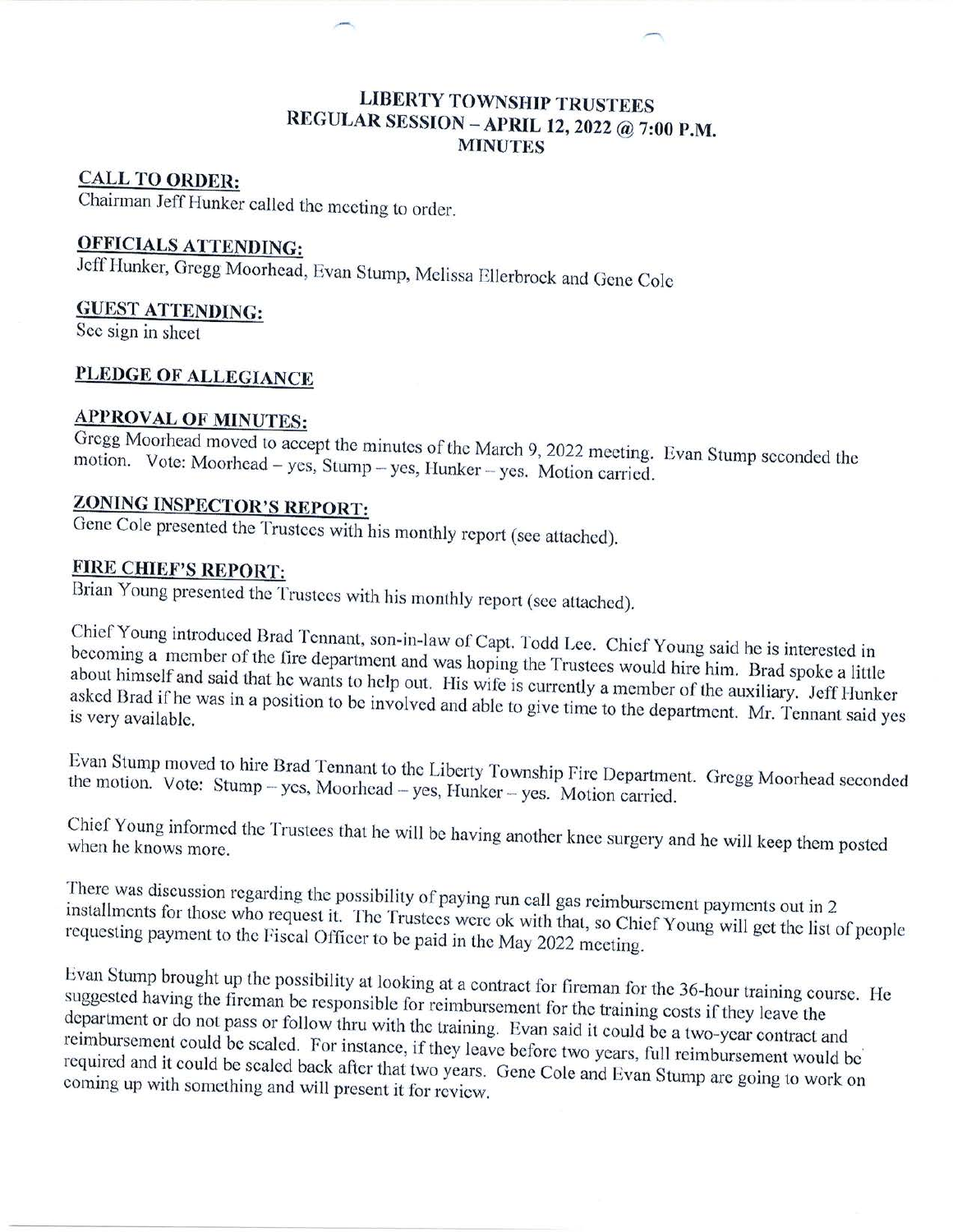### **COMMITTEE REPORTS**

None

#### **COMMUNICATIONS: Oral Communications:**

Troy Westhoven with Premier Patching was present to address the Trustees. He discussed the services he could provide the township in regards to rating the roads for pavement and repairs. He said they can offer a road survey that would enable the township to budget for work in the future. The roads would be rated on a scale of 1-10 with 10 being the best. He said they do not do tar and chip and that they have partnered with Sealmaster for a process using liquid road. He said this has a longer life than fog seal and could be a good option for subdivisions because it dries quicker and slows down the deterioration of the pavement. Some further discussion followed regarding some of the work they have done with other townships. Gregg Moorhead said he was willing to have Premier Patching take a look at the roads and Evan Stump and Jeff Hunker agreed. Mr. Westhoven said he could have it done by the next meeting for the Trustees to review.

#### **Written Communications:**

The following items were circulated: **OPERS Employer Account Statement** Letter from Ohio Gas Association Governmental Solutions Magazine Notice of renewal of liquor license Grassroots Clippings Newsletter

#### **OLD BUSINESS:**

Gene Cole reported the following: The mowing tractor is in. Road tile on TR 83 was jetted Will be scheduling pump tests soon Atlantic Emergency Solutions is having an open house on May 5th Speed study on TR 94 is done and did not call for changing the speed limit- will keep the study on file Gene included the ORC for vacating street – if Mr. Kaple on Congress Drive wanted to do that he would need to get a petition and bring it to the Trustees.

Gene Cole's contract for Zoning Inspector/Operations Manager was reviewed by the Trustees. Greg Moorhead moved to approve the contact as presented. Evan Stump seconded the motion. Vote: Moorhead - yes, Stump yes, Hunker-yes. Motion carried.

#### **NEW BUSINESS:**

Gene Cole talked to the Trustees about the purchase of a berm box. He said it is a one-person operation and Marion Township has one and they love it. Trustees approved the purchase of the berm box.

Received an estimate on gutter work- Trustees in favor of getting work done.

Gene Cole said Steve Schoonover wanted to be sure it was still ok for him to cut across the road to fix his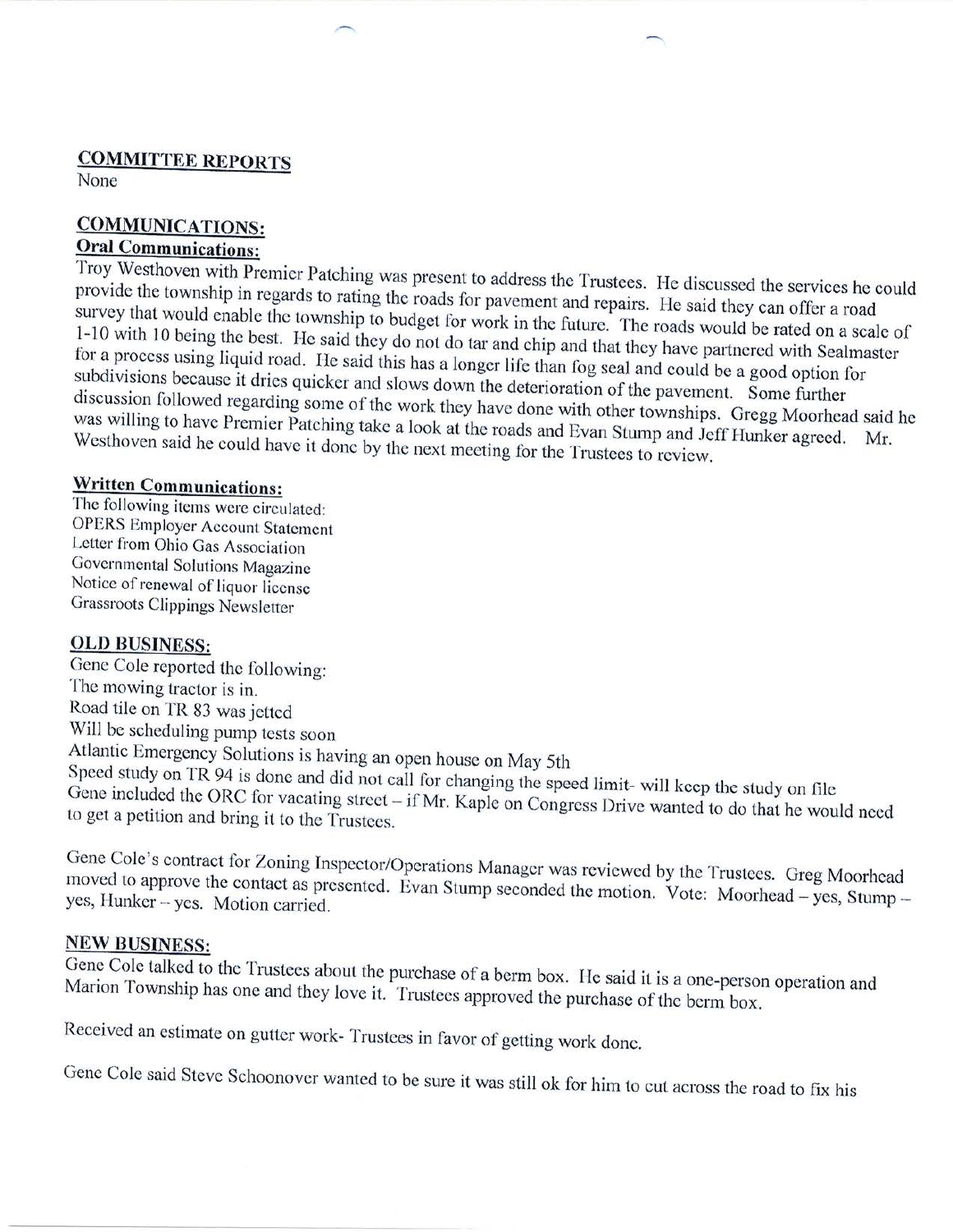drainage issue. The Trustees gave him permission last year but he wanted to make sure it was still ok. The Trustees all said yes, it was still ok for Mr. Schoonover to do the work.

Brief discussion was had regarding the use of the ARPA funds. Jeff Hunker said he thinks it should be used for work that the Township would not typically do.

Evan Stump moved to adopt Resolution 12-2022 authorizing the increase of the ARPA Revenue Budget. Gregg Moorhead seconded the motion. Roll call vote: Mr. Stump - yes, Mr. Moorhead - yes, Mr. Hunker - yes.

Discussion followed regarding talks of annexation. There are talks of the City of Findlay annexing parts of Liberty Township. Jeff Hunker said he does not want to see the township disappear and feels that we need to proactive. Evan Stump said it seems the City wants to be selective in what they want to annex and could see them going for subdivisions such as Hillcrest and Western Meadows. All the Trustees agreed that taking proactive approach is want needs to be done. Jeff Hunker mentioned reaching out to Heidi with the Ohio Township Association for some guidance.

#### **FINANCIAL BUSINESS:**

Monthly financial reports were distributed to the Trustees.

Evan Stump moved to adopt Resolution #11-2022, Authorizing payment of purchase orders. Gregg Moorhead seconded the motion. Vote: Stump - yes, Moorhead - yes, Hunker - yes. Motion carried.

Gregg Moorhead moved to authorize the Fiscal Officer to prepare warrants to pay the Township bills. Evan Stump seconded the motion. Vote: Moorhead - yes, Stump - yes, Hunker - yes, Motion carried. See attached warrant register for bills that were paid.

#### **ADJOURNMENT:**

With no further business before the Trustees, Jeff Hunker moved to adjourn the meeting at 9:50 pm.

ATTEST:

Millima Elluhisch

Melissa Ellerbrock, Fiscal Officer

van Stump, Trustee

Jeff Hunker, Chairman

KreepHonked

Gregg Moorhead, Vice Chairman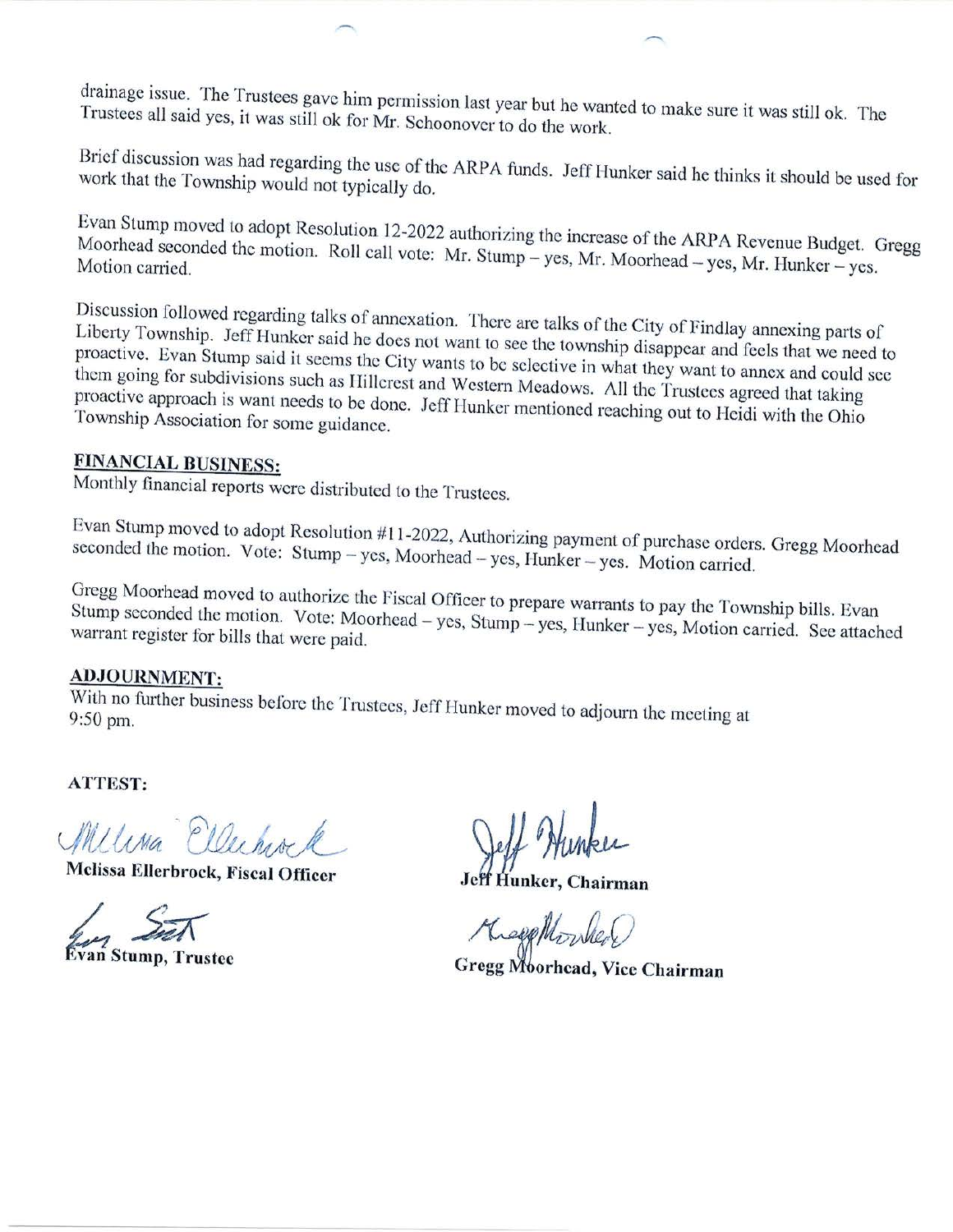| ł |   |  | ÷ |   |
|---|---|--|---|---|
|   |   |  |   | ł |
|   |   |  |   |   |
|   |   |  |   |   |
|   |   |  |   |   |
|   |   |  |   |   |
|   |   |  |   |   |
|   |   |  |   |   |
|   |   |  |   |   |
|   |   |  |   |   |
|   |   |  |   |   |
|   |   |  |   |   |
|   |   |  |   |   |
|   |   |  |   |   |
|   | n |  |   |   |
|   |   |  |   |   |
|   |   |  |   |   |
|   |   |  |   |   |
|   |   |  |   |   |
|   |   |  |   |   |
|   |   |  |   |   |
|   |   |  |   |   |
|   |   |  |   |   |
|   |   |  |   |   |
|   |   |  |   |   |
|   |   |  |   |   |
|   |   |  |   |   |

Liberty Township - Gene Cole

FROM 3/1/2022

| <b>NOTES</b><br>FEE | 50.00                               | 288 sq ft addition           | Fence<br>30.00 | Fence<br>30.00                     | 0.00              | deck permit<br>30.00             | Fence<br>\$30.00                    | deck permit<br>250.00     | new home<br>200.00         | accessory building | new home<br>250.00 | new home<br>250.00 | accessory building<br>50.00 | Site plan review<br>250.00 | Fence<br>30.00                     | 250.00                        | new home                                | new home<br>250.00        | fence<br>30.00 |              |
|---------------------|-------------------------------------|------------------------------|----------------|------------------------------------|-------------------|----------------------------------|-------------------------------------|---------------------------|----------------------------|--------------------|--------------------|--------------------|-----------------------------|----------------------------|------------------------------------|-------------------------------|-----------------------------------------|---------------------------|----------------|--------------|
| VALUE               | \$60,000.00                         | \$7,000.00                   |                | n/a                                | \$3,000.00        | 5,000.00                         | \$15,000.00                         | \$549,000.00              | \$100,000.00               | \$380,000.00       |                    | \$380,000.00       | \$7,500.00                  | n/a                        | \$5,700.00                         | \$280,000.00                  | \$250,000.00                            | 2100                      |                |              |
| NAME - ADDRESS      | 325 Claifornia ave. Brenda frankart | 1752 Tiki street Kara Parker |                | 2940 St. Andrews Drive Blaine maag | 1924 Yarrow Court | 1710 Bayhill Dr. Charles Matthes | 325 California Ave. Brenda Frankart | 9701 Early Drive Jim Mace | 10254 cr 95 findlay Rettig | 9250 Heigel Drive  | 9236 Heigel Drive  | William forster    |                             | Findlay Warehousing        | 015 Inverness Dr.<br>Tyler Beckley | roger best 9304 colonel Drive | frena construction colonel drive lot 15 | 2414 West Sandusky Brandt |                |              |
| PERMIT NO.          | 22-2-2                              | 22-8-2                       | $22-8-3$       |                                    | $22 - 9 - 2$      | $22-8-4$                         | $22 - 9 - 2$                        | $22 - 1 - 7$              | $22 - 7 - 3$               | $22 - 1 - 8$       | $22 - 1 - 9$       | $22 - 7 - 4$       | $22 - 11 - 1$               |                            | $22-8-4$                           | $22 - 1 - 10$                 | $22 - 1 - 11$                           | $22-8-5$                  |                |              |
| DATE                | 3/2/2022                            | 3/8/2022                     | 3/8/2022       |                                    | 3/8/2022          | 3/9/2022                         | 3/10/2022                           | 3/17/2022                 | 3/18/2022                  | 3/22/2022          | 3/22/2022          | 3/22/2022          | 3/22/2022                   |                            | 3/25/2022                          | 3/28/2022                     | 3/28/2022                               | 3/31/2022                 |                | <b>TOTAL</b> |